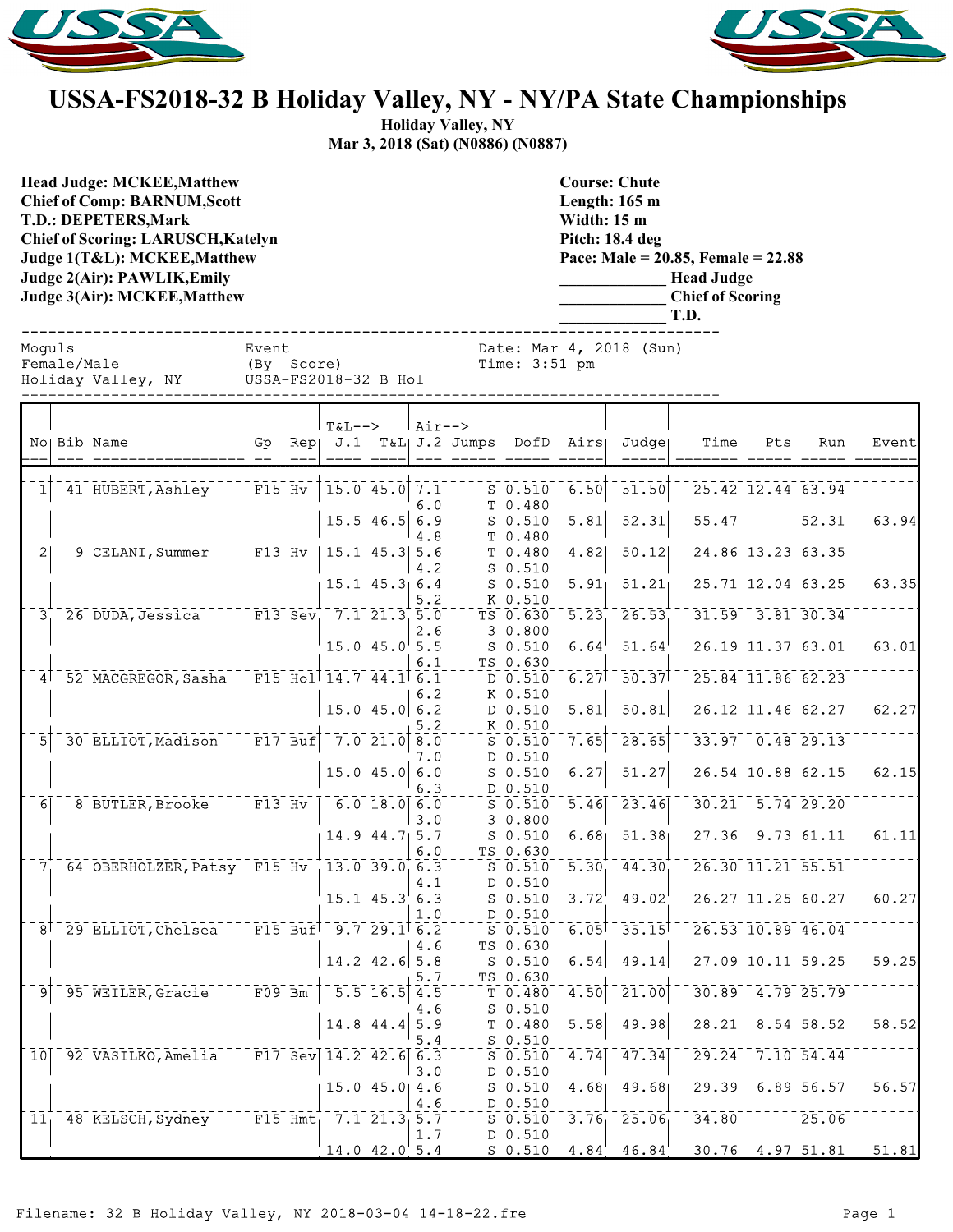Holiday Valley, NY

Moguls Event Date: Mar 4, 2018 (Sun)<br>Female/Male (By Score) Time: 3:51 pm Event<br>(By Score)<br>USSA-FS2018-32 B Hol

|                            |                                                                                    |                                   |       | $T&L-->$                                          |                                                    | $Air--$               |                                                                                                                                                                                                                                                                                                                                                                                                                                                                                                             |                                 |                     |                      |                                       |     |                         |                 |
|----------------------------|------------------------------------------------------------------------------------|-----------------------------------|-------|---------------------------------------------------|----------------------------------------------------|-----------------------|-------------------------------------------------------------------------------------------------------------------------------------------------------------------------------------------------------------------------------------------------------------------------------------------------------------------------------------------------------------------------------------------------------------------------------------------------------------------------------------------------------------|---------------------------------|---------------------|----------------------|---------------------------------------|-----|-------------------------|-----------------|
|                            | No Bib Name<br>$==  =  =  =  = $                                                   | Gp                                | $==1$ | Rep <sup>†</sup> J.1                              | $=$ $=$ $=$ $=$ $+$                                |                       | T&L J.2 Jumps DofD<br>$\begin{tabular}{lllllllllll} \toprule & \multicolumn{1}{l}{} & \multicolumn{1}{l}{} & \multicolumn{1}{l}{} & \multicolumn{1}{l}{} & \multicolumn{1}{l}{} & \multicolumn{1}{l}{} & \multicolumn{1}{l}{} & \multicolumn{1}{l}{} & \multicolumn{1}{l}{} & \multicolumn{1}{l}{} & \multicolumn{1}{l}{} & \multicolumn{1}{l}{} & \multicolumn{1}{l}{} & \multicolumn{1}{l}{} & \multicolumn{1}{l}{} & \multicolumn{1}{l}{} & \multicolumn{1}{l}{} & \multicolumn{1}{l}{} & \multicolumn{$ |                                 | Airs<br>$=====$     | Judgel<br>$=====$    | Time                                  | Pts | Run                     | Event<br>====== |
|                            |                                                                                    |                                   |       |                                                   |                                                    | $\overline{4.1}$      |                                                                                                                                                                                                                                                                                                                                                                                                                                                                                                             | D 0.510                         |                     |                      |                                       |     |                         |                 |
|                            | 12, 24 DOWNING, Genevieve F15 Hmt, 12.4 37.2, 6.1                                  |                                   |       |                                                   |                                                    |                       |                                                                                                                                                                                                                                                                                                                                                                                                                                                                                                             | $S$ 0.510                       | $\overline{5.15}$   | 42.35                |                                       |     | $32.50$ $2.54$ $44.89$  |                 |
|                            |                                                                                    |                                   |       |                                                   |                                                    | 4.0                   |                                                                                                                                                                                                                                                                                                                                                                                                                                                                                                             | D 0.510                         |                     |                      |                                       |     |                         |                 |
|                            |                                                                                    |                                   |       |                                                   | $14.3$ $42.9$ $4.1$                                | 3.0                   |                                                                                                                                                                                                                                                                                                                                                                                                                                                                                                             | $S$ 0.510<br>D 0.510            | 3.62'               | 46.52                | 32.68                                 |     | 2.29' 48.81             | 48.81           |
|                            | 13 <sup>1</sup> 93 VICKERS, Abigail F11 Hmt <sup>1</sup> 9.8 29.4 <sup>1</sup> 1.0 |                                   |       |                                                   |                                                    |                       |                                                                                                                                                                                                                                                                                                                                                                                                                                                                                                             | N 0.460                         | $1.58$ <sup>T</sup> | $-30.98$             | 42.17                                 |     | 30.98                   |                 |
|                            |                                                                                    |                                   |       |                                                   |                                                    | 2.2                   |                                                                                                                                                                                                                                                                                                                                                                                                                                                                                                             | $S$ 0.510                       |                     |                      |                                       |     |                         |                 |
|                            |                                                                                    |                                   |       |                                                   | $14.6$ 43.8 1.2                                    |                       |                                                                                                                                                                                                                                                                                                                                                                                                                                                                                                             | N 0.460                         | 1.41                | 45.21                | 41.68                                 |     | 45.21                   | 45.21           |
|                            |                                                                                    |                                   |       |                                                   |                                                    | 1.7                   |                                                                                                                                                                                                                                                                                                                                                                                                                                                                                                             | $S$ 0.510                       |                     |                      |                                       |     |                         |                 |
| $\overline{1}\overline{4}$ | $-$ - $  \overline{F15}$ Bm<br>7 BIRD, Lexie                                       |                                   |       | $13.1$ 39.3 4.1                                   |                                                    |                       |                                                                                                                                                                                                                                                                                                                                                                                                                                                                                                             | $D \ 0.510$                     | 2.09                | 41.39                | 31.80                                 |     | $-3.52$ 44.91           |                 |
|                            |                                                                                    |                                   |       | 2.6                                               | 7.8 4.4                                            | $\cdot$ 0             |                                                                                                                                                                                                                                                                                                                                                                                                                                                                                                             | $S$ 0.510                       | 4.33                | 12.13                | 46.64                                 |     | 12.13                   | 44.91           |
|                            |                                                                                    |                                   |       |                                                   |                                                    | 4.1                   |                                                                                                                                                                                                                                                                                                                                                                                                                                                                                                             | D 0.510                         |                     |                      |                                       |     |                         |                 |
| 15                         | 31 EMERLING, Brianna F11 Buf 11.3 33.9                                             |                                   |       |                                                   |                                                    | $\cdot$ .7            |                                                                                                                                                                                                                                                                                                                                                                                                                                                                                                             | $S_0.510$                       | 0.81                | 34.71                | 35.29                                 |     | 34.71                   |                 |
|                            |                                                                                    |                                   |       |                                                   |                                                    | 1.0                   |                                                                                                                                                                                                                                                                                                                                                                                                                                                                                                             | N 0.460                         |                     |                      |                                       |     |                         |                 |
|                            |                                                                                    |                                   |       |                                                   | $13.4$ 40.2 1.0                                    |                       |                                                                                                                                                                                                                                                                                                                                                                                                                                                                                                             | $S$ 0.510                       | 0.97                | 41.17                | 33.64                                 |     | $0.95$ 42.12            | 42.12           |
| 16 <sub>1</sub>            | 4 BARNUM, Sophie F17 Hv                                                            |                                   |       |                                                   | $-4.0$ 12.0 2.1                                    | 1.0                   |                                                                                                                                                                                                                                                                                                                                                                                                                                                                                                             | N 0.460<br>N 0.460              | 3.05                | 15.05                | 55.40                                 |     | 15.05                   |                 |
|                            |                                                                                    |                                   |       |                                                   |                                                    | 4.1                   |                                                                                                                                                                                                                                                                                                                                                                                                                                                                                                             | $S$ 0.510                       |                     |                      |                                       |     |                         |                 |
|                            |                                                                                    |                                   |       |                                                   | 13.4 40.2 1.7                                      |                       |                                                                                                                                                                                                                                                                                                                                                                                                                                                                                                             | N 0.460                         | 1.54                | 41.74                | 34.53                                 |     | 41.74                   | 41.74           |
|                            |                                                                                    |                                   |       |                                                   |                                                    | 1.5                   |                                                                                                                                                                                                                                                                                                                                                                                                                                                                                                             | $S$ 0.510                       |                     |                      |                                       |     |                         |                 |
|                            | 17 134 WOODROW, Caitlin                                                            |                                   |       | $F11$ Hmt <sup>T</sup> 12.6 37.8 <sup>T</sup> 1.1 |                                                    |                       |                                                                                                                                                                                                                                                                                                                                                                                                                                                                                                             | N 0.460                         | $1.11$ <sup>T</sup> | 38.91                | 42.08                                 |     | 38.91                   |                 |
|                            |                                                                                    |                                   |       | $13.4$ 40.2 .9                                    |                                                    | 1.2                   |                                                                                                                                                                                                                                                                                                                                                                                                                                                                                                             | $S$ 0.510<br>N 0.460            | 1.27                | 41.47                | 40.96                                 |     | 41.47                   | 41.47           |
|                            |                                                                                    |                                   |       |                                                   |                                                    | 1.7                   |                                                                                                                                                                                                                                                                                                                                                                                                                                                                                                             | $S$ 0.510                       |                     |                      |                                       |     |                         |                 |
| $\overline{18}$            | 75 REID, Ava                                                                       | $ \bar{F}$ 09 $\bar{Bm}$          |       |                                                   | $-6.0$ 18.0 $2.0$                                  |                       |                                                                                                                                                                                                                                                                                                                                                                                                                                                                                                             | N 0.460                         | 0.92                | 18.92                | 30.31                                 |     | $\overline{5.60}$ 24.52 |                 |
|                            |                                                                                    |                                   |       |                                                   |                                                    | $\cdot$ 0             |                                                                                                                                                                                                                                                                                                                                                                                                                                                                                                             |                                 |                     |                      |                                       |     |                         |                 |
|                            |                                                                                    |                                   |       |                                                   | $10.4$ 31.2                                        | 1.0                   |                                                                                                                                                                                                                                                                                                                                                                                                                                                                                                             | N 0.460                         | 1.48                | 32.68                | 29.12                                 |     | $7.27$ 39.95            | 39.95           |
| 19                         | 40 HENRICH, Anneliese F13 Buf 4.0 12.0 4.8                                         |                                   |       |                                                   |                                                    | 2.0                   |                                                                                                                                                                                                                                                                                                                                                                                                                                                                                                             | D 0.510<br>T 0.480              | 5.00                | 17.00                | 35.48                                 |     | 17.00                   |                 |
|                            |                                                                                    |                                   |       |                                                   |                                                    | 5.3                   |                                                                                                                                                                                                                                                                                                                                                                                                                                                                                                             | $S$ 0.510                       |                     |                      |                                       |     |                         |                 |
|                            |                                                                                    |                                   |       |                                                   | $8.8$ 26.4 5.8                                     |                       |                                                                                                                                                                                                                                                                                                                                                                                                                                                                                                             | T 0.480                         | 5.89                | 32.29                | 32.01                                 |     | 3.23   35.52            | 35.52           |
|                            |                                                                                    |                                   |       |                                                   |                                                    | 6.1                   |                                                                                                                                                                                                                                                                                                                                                                                                                                                                                                             | $S$ 0.510                       |                     |                      |                                       |     |                         |                 |
| $20^{-}$                   | 55 MARGERUM, Maeve F15 Hmt                                                         |                                   |       |                                                   | $7.6$ 22.8 4.7                                     |                       |                                                                                                                                                                                                                                                                                                                                                                                                                                                                                                             | $D$ 0.510                       | 4.73                | 27.53                |                                       |     | $30.37 - 5.52 - 33.05$  |                 |
|                            |                                                                                    |                                   |       |                                                   | 8.4 25.2 4.0                                       | 4.6                   |                                                                                                                                                                                                                                                                                                                                                                                                                                                                                                             | $S$ 0.510<br>D 0.510            | 4.64                | 29.84                | 30.68                                 |     | 5.09, 34.93             | 34.93           |
|                            |                                                                                    |                                   |       |                                                   |                                                    | 5.1                   |                                                                                                                                                                                                                                                                                                                                                                                                                                                                                                             | $S$ 0.510                       |                     |                      |                                       |     |                         |                 |
| $\bar{2}\bar{1}^{\dagger}$ | 5 BARNUM, Sarah F13 Hv                                                             |                                   |       |                                                   | $0.1 - 0.3$ <sup>†</sup> 4.1                       |                       |                                                                                                                                                                                                                                                                                                                                                                                                                                                                                                             | $S$ $0.510$                     | $4.05^{\dagger}$    | $4.35$ <sup>T</sup>  | 42.77                                 |     | 4.35                    |                 |
|                            |                                                                                    |                                   |       |                                                   |                                                    | 4.1                   |                                                                                                                                                                                                                                                                                                                                                                                                                                                                                                             | T 0.480                         |                     |                      |                                       |     |                         |                 |
|                            |                                                                                    |                                   |       |                                                   | 8.024.04.4                                         |                       |                                                                                                                                                                                                                                                                                                                                                                                                                                                                                                             | $S$ 0.510                       | 3.68                | 27.68                | 33.77                                 |     | $0.76$ 28.44            | 28.44           |
|                            | $\sqrt{22}$ 73 PLUMMER, Zoe                                                        | $\overline{F13}$ $\overline{Sev}$ |       | $\frac{-1}{5.0}$ 15.0                             |                                                    | 3.0<br>$\overline{9}$ |                                                                                                                                                                                                                                                                                                                                                                                                                                                                                                             | T 0.480                         |                     |                      | $\overline{N}$ 0.460 0.92 15.92 44.89 |     | 15.92                   |                 |
|                            |                                                                                    |                                   |       |                                                   |                                                    | 1.0                   |                                                                                                                                                                                                                                                                                                                                                                                                                                                                                                             | $S$ 0.510                       |                     |                      |                                       |     |                         |                 |
|                            |                                                                                    |                                   |       |                                                   | $8.5$ 25.5                                         | .9                    |                                                                                                                                                                                                                                                                                                                                                                                                                                                                                                             | N 0.460                         | 0.86                | 26.36                | 44.11                                 |     | 26.36                   | 26.36           |
|                            |                                                                                    |                                   |       |                                                   |                                                    | . 9                   |                                                                                                                                                                                                                                                                                                                                                                                                                                                                                                             | $S$ 0.510                       |                     |                      |                                       |     |                         |                 |
| $\overline{23}$            | 70 PERRY, Remy                                                                     | $\overline{F13} \overline{Hv}$    |       |                                                   | $5.4$ 16.2                                         | 6.0                   |                                                                                                                                                                                                                                                                                                                                                                                                                                                                                                             | T 0.480                         | $\overline{5.83}$   | $\overline{22.03}$   |                                       |     | $32.05 - 3.17$ 25.20    |                 |
|                            |                                                                                    |                                   |       |                                                   | $5.8$ 17.4 $5.6$                                   | 5.8                   |                                                                                                                                                                                                                                                                                                                                                                                                                                                                                                             | $S$ 0.510<br>T <sub>0.480</sub> | 5.79                | 23.19                | 32.56                                 |     | $2.46$ 25.65            | 25.65           |
|                            |                                                                                    |                                   |       |                                                   |                                                    | 6.1                   |                                                                                                                                                                                                                                                                                                                                                                                                                                                                                                             | $S$ 0.510                       |                     |                      |                                       |     |                         |                 |
|                            | $24-$ 37 HACKER, Kylee                                                             | $-$ FO9 $\overline{H}$ mt         |       |                                                   | $\overline{0.1}$ $\overline{0.3}$ $\overline{1.0}$ |                       |                                                                                                                                                                                                                                                                                                                                                                                                                                                                                                             | $S$ 0.510 0.97                  |                     | 1.27                 | $\overline{53.31}$                    |     | 1.27                    |                 |
|                            |                                                                                    |                                   |       |                                                   |                                                    | 1.0                   |                                                                                                                                                                                                                                                                                                                                                                                                                                                                                                             | N 0.460                         |                     |                      |                                       |     |                         |                 |
|                            |                                                                                    |                                   |       |                                                   | 8.024.0.9                                          |                       |                                                                                                                                                                                                                                                                                                                                                                                                                                                                                                             | N 0.460                         | 0.92                | 24.92                | 46.93                                 |     | 24.92                   | 24.92           |
|                            | 25 <sup>+</sup> 82 SCHAFFNER, Olivia F11 Hv                                        |                                   |       |                                                   | $1.6 - 4.8$                                        | 1.0<br>.8             |                                                                                                                                                                                                                                                                                                                                                                                                                                                                                                             | $S$ 0.510<br>$S$ 0.510          | $0.72^{T}$          | $-5.52$ <sup>†</sup> | 53.72                                 |     | $+ - 5.52$              |                 |
|                            |                                                                                    |                                   |       |                                                   |                                                    | $\cdot$ 7             |                                                                                                                                                                                                                                                                                                                                                                                                                                                                                                             | N 0.460                         |                     |                      |                                       |     |                         |                 |
|                            |                                                                                    |                                   |       |                                                   | 8.024.0                                            | .9                    |                                                                                                                                                                                                                                                                                                                                                                                                                                                                                                             | N 0.460                         | 0.41                | 24.41                | 45.64                                 |     | 24.41                   | 24.41           |
|                            |                                                                                    |                                   |       |                                                   |                                                    | . 0                   |                                                                                                                                                                                                                                                                                                                                                                                                                                                                                                             |                                 |                     |                      |                                       |     |                         |                 |
| $\overline{26}$            | 16 COLLINS, Bridget                                                                |                                   |       | $FT7$ Buf $0.8$ 2.4 4.3                           |                                                    |                       |                                                                                                                                                                                                                                                                                                                                                                                                                                                                                                             | $S = 0.510$                     | 3.70                | 6.10                 |                                       |     | 26.34 11.16 17.26       |                 |
|                            |                                                                                    |                                   |       |                                                   | $4.4$ 13.2                                         | 2.4<br>7.2            |                                                                                                                                                                                                                                                                                                                                                                                                                                                                                                             | TS 0.630<br>S 0.510             | 6.12                | 19.32                | 35.79                                 |     | 19.32                   | 19.32           |
|                            |                                                                                    |                                   |       |                                                   |                                                    | 3.9                   |                                                                                                                                                                                                                                                                                                                                                                                                                                                                                                             | TS 0.630                        |                     |                      |                                       |     |                         |                 |
| 27                         | 47 KEEFE, Kathryn                                                                  | $^{-1}$ F13 Hol $]$               |       |                                                   | $2.0$ 6.0 $2.0$                                    |                       |                                                                                                                                                                                                                                                                                                                                                                                                                                                                                                             | D 0.510                         | $\overline{2.90}$   | $\overline{8.90}$    | 40.77                                 |     | 8.90                    |                 |
|                            |                                                                                    |                                   |       |                                                   |                                                    | 3.7                   |                                                                                                                                                                                                                                                                                                                                                                                                                                                                                                             | $S$ 0.510                       |                     |                      |                                       |     |                         |                 |
|                            |                                                                                    |                                   |       |                                                   | $3.0$ $9.0$ 1.0                                    |                       |                                                                                                                                                                                                                                                                                                                                                                                                                                                                                                             |                                 |                     | $D$ 0.510 2.04 11.04 | 43.70                                 |     | 11.04                   | 11.04           |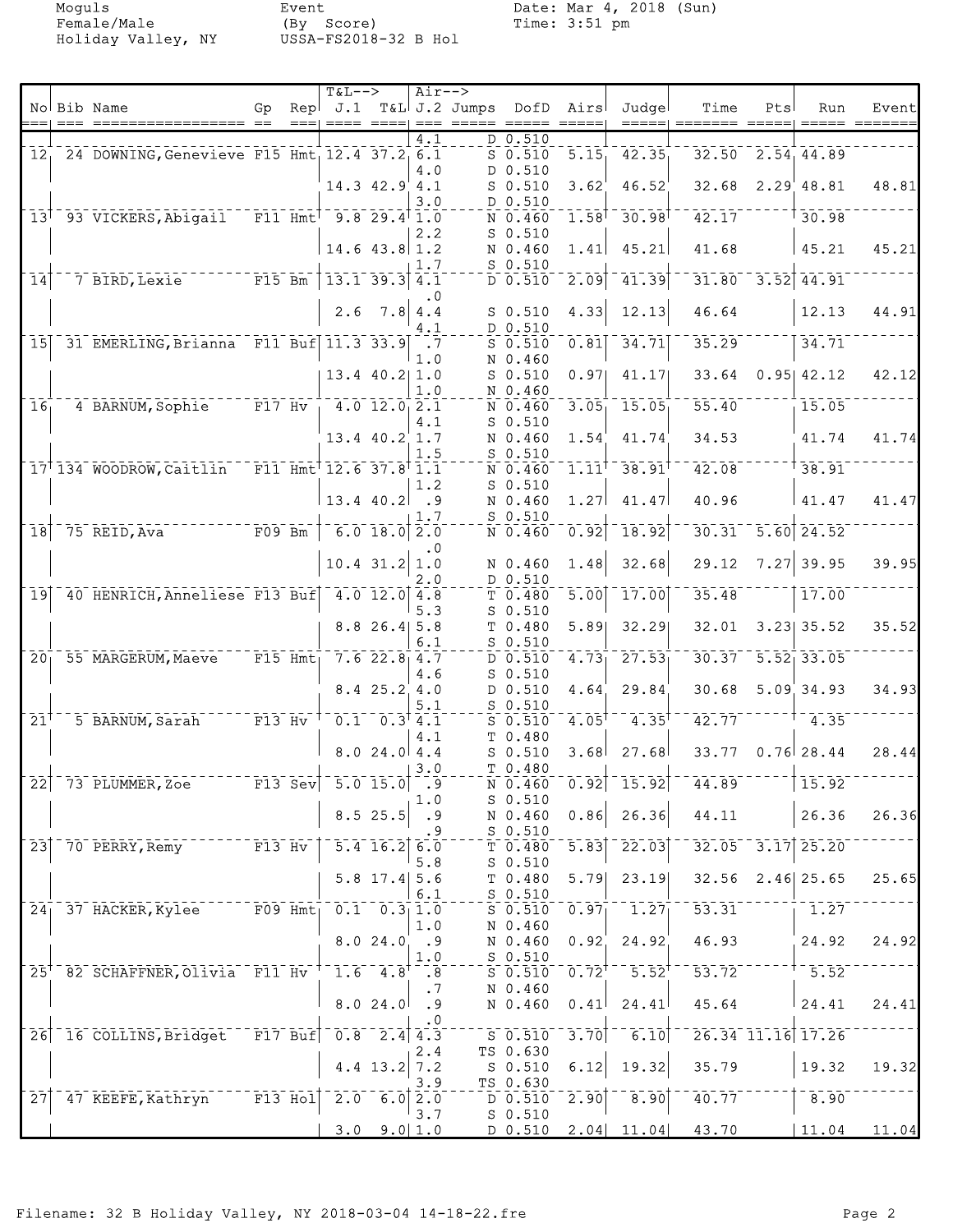Moguls Event Date: Mar 4, 2018 (Sun)<br>Female/Male (By Score) Time: 3:51 pm Female/Male (By Score) Time: 3:51 pm Holiday Valley, NY USSA-FS2018-32 B Hol

|                 |                |                                                                                      |                |             | $T&L-->$                |                     | Air-->                     |                            |                     |                     |                            |                                                                          |     |                       |       |
|-----------------|----------------|--------------------------------------------------------------------------------------|----------------|-------------|-------------------------|---------------------|----------------------------|----------------------------|---------------------|---------------------|----------------------------|--------------------------------------------------------------------------|-----|-----------------------|-------|
|                 |                | No Bib Name                                                                          | Gp             | Repl        | J.1                     |                     |                            | T&L J.2 Jumps              | DofD                | Airs                | Judgel                     | Time                                                                     | Pts | Run                   | Event |
|                 |                |                                                                                      |                |             |                         |                     |                            | $==  =  =  =  =  =  =  = $ |                     |                     |                            |                                                                          |     |                       |       |
|                 |                |                                                                                      |                |             |                         |                     | $\overline{3.0}$           |                            | $S$ 0.510           |                     |                            |                                                                          |     |                       |       |
|                 |                | 28 51 LARUSCH, Ella                                                                  | $F09$ Hv       |             |                         | $2.0 \t6.01.0$      |                            |                            | N 0.460             | 1.02                | 7.02                       | 54.53                                                                    |     | 7.02                  |       |
|                 |                |                                                                                      |                |             |                         |                     | 1.1                        |                            | $S$ 0.510           |                     |                            |                                                                          |     |                       |       |
|                 |                |                                                                                      |                |             | 2.2                     |                     | 6.6 1.0                    |                            |                     | 0.97                |                            |                                                                          |     | 7.57                  | 7.57  |
|                 |                |                                                                                      |                |             |                         |                     |                            |                            | N 0.460             |                     |                            | $7.57$ 1:14.60                                                           |     |                       |       |
|                 |                |                                                                                      |                |             |                         |                     | 1.0                        |                            | $S$ 0.510           |                     |                            |                                                                          |     |                       |       |
|                 |                | 29 <sup>7</sup> 46 KEEFE, Elizabeth                                                  |                | $F09$ $H01$ | $\overline{2.0}$        |                     | $6.0$ <sup>[</sup> $1.0$ ] |                            | N 0.460             | 0.97                | $6.97$ <sup>T</sup>        | 47.08                                                                    |     | 6.97                  |       |
|                 |                |                                                                                      |                |             |                         |                     | 1.0                        |                            | $S$ 0.510           |                     |                            |                                                                          |     |                       |       |
|                 |                |                                                                                      |                |             | 0.1                     | 0.3                 | .9                         |                            | N 0.460             | 0.92                | 1.22                       | 49.04                                                                    |     | 1.22                  | 6.97  |
|                 |                |                                                                                      |                |             |                         |                     | 1.0                        |                            | $S$ 0.510           |                     |                            |                                                                          |     |                       |       |
| $\overline{30}$ |                | 97 WELLS, Kylie F11 Hol                                                              |                |             | 0.1                     |                     | $0.3$ 1.3                  |                            | N 0.460             | 0.59                | 0.89                       | 54.01                                                                    |     | 0.89                  |       |
|                 |                |                                                                                      |                |             |                         |                     |                            |                            |                     |                     |                            |                                                                          |     |                       |       |
|                 |                |                                                                                      |                |             |                         |                     | $\cdot$ 0                  |                            |                     |                     |                            |                                                                          |     |                       |       |
|                 |                |                                                                                      |                |             | 0.1                     | 0.3                 | .8                         |                            | $S$ 0.510           | 0.67                | 0.97                       | 58.59                                                                    |     | 0.97                  | 0.97  |
|                 |                |                                                                                      |                |             |                         |                     | .6                         |                            | N 0.460             |                     |                            |                                                                          |     |                       |       |
|                 |                |                                                                                      |                |             |                         |                     |                            |                            |                     |                     |                            |                                                                          |     |                       |       |
|                 |                | $1^{\dagger}$ 94 WEILER, Luke                                                        | $M13$ Bm       |             | $15.4$ 46.2 6.7         |                     |                            |                            | $3\ 0.700$          | 8.85                | $-55.05$                   |                                                                          |     | 22.08 14.11 69.16     |       |
|                 |                |                                                                                      |                |             |                         |                     | 5.7                        |                            | 3p 0.730            |                     |                            |                                                                          |     |                       |       |
|                 |                |                                                                                      |                |             |                         | 16.750.16.9         |                            |                            |                     | 30.70010.08         | 60.18                      |                                                                          |     | 19.66 17.82 78.00     | 78.00 |
|                 |                |                                                                                      |                |             |                         |                     |                            |                            |                     |                     |                            |                                                                          |     |                       |       |
|                 |                |                                                                                      |                |             |                         |                     | 7.2                        |                            | 3p 0.730            |                     |                            |                                                                          |     |                       |       |
|                 |                | 39 HAMILTON, William M15 Hv                                                          |                |             |                         | $16.1$ $48.3$ 6.1   |                            |                            | $3\overline{0.700}$ | 5.86                | 54.16                      |                                                                          |     | 20.11 17.13 71.29     |       |
|                 |                |                                                                                      |                |             |                         |                     | 4.2                        |                            | T 0.380             |                     |                            |                                                                          |     |                       |       |
|                 |                |                                                                                      |                |             |                         | $15.7$ 47.1 5.6     |                            |                            | 30.700              | 8.00                | 55.10                      |                                                                          |     | 20.03 17.25 72.35     | 72.35 |
|                 |                |                                                                                      |                |             |                         |                     | 5.6                        |                            | 3p 0.730            |                     |                            |                                                                          |     |                       |       |
| 3 <sup>1</sup>  |                | 25 DUDA, Tyler                                                                       |                |             | $M15$ Sev 15.9 47.7 5.0 |                     |                            |                            | 3p 0.730            | 6.73                | $\overline{54.43}$         |                                                                          |     | 21.52 14.97 69.40     |       |
|                 |                |                                                                                      |                |             |                         |                     |                            |                            |                     |                     |                            |                                                                          |     |                       |       |
|                 |                |                                                                                      |                |             |                         |                     | 4.4                        |                            | 3 0.700             |                     |                            |                                                                          |     |                       |       |
|                 |                |                                                                                      |                |             |                         | $16.4$ $49.2$ 5.2   |                            |                            | 3p 0.730            | 6.01                | 55.21                      |                                                                          |     | 21.18 15.49 70.70     | 70.70 |
|                 |                |                                                                                      |                |             |                         |                     | 4.2                        |                            | TS 0.530            |                     |                            |                                                                          |     |                       |       |
|                 | 4 <sub>1</sub> | 20 DARNLEY, Caleb                                                                    | $M17$ Hv       |             |                         | 15.7 47.1 7.1       |                            |                            | TT 0.500            | 7.45                | $\overline{54.55}$         |                                                                          |     | 20.78 16.10 70.65     |       |
|                 |                |                                                                                      |                |             |                         |                     | 6.1                        |                            | TTS 0.640           |                     |                            |                                                                          |     |                       |       |
|                 |                |                                                                                      |                |             |                         | $7.8$ 23.4 5.7      |                            |                            | TT 0.500            | 5.72                | 29.12                      | 56.26                                                                    |     | 29.12                 | 70.65 |
|                 |                |                                                                                      |                |             |                         |                     | 4.1                        |                            | DXD 0.700           |                     |                            |                                                                          |     |                       |       |
|                 |                | $5^{\dagger}$ 86 SWANK, J. Colton                                                    | $^{-}$ M15 Sev |             | $-9.0 - 27.0$ 6.1       |                     |                            |                            |                     | $6.11$ <sup>T</sup> | 33.11                      |                                                                          |     | $28.09 - 4.88$ 37.99  |       |
|                 |                |                                                                                      |                |             |                         |                     |                            |                            | 30.700              |                     |                            |                                                                          |     |                       |       |
|                 |                |                                                                                      |                |             |                         |                     | 4.5                        |                            | $S_0.410$           |                     |                            |                                                                          |     |                       |       |
|                 |                |                                                                                      |                |             |                         | $15.9$ $47.7$ 5.0   |                            |                            | 3 0.700             | 8.39                | 56.09                      |                                                                          |     | 22.88 12.88 68.97     | 68.97 |
|                 |                |                                                                                      |                |             |                         |                     | 6.7                        |                            | 3p 0.730            |                     |                            |                                                                          |     |                       |       |
| 61              |                | 19 CROTTY, Brandon                                                                   |                |             | M15 Hmt 15.3 45.9 6.9   |                     |                            |                            | TS 0.530            | 8.55                | $\overline{54.45}$         |                                                                          |     | 23.08 12.57 67.02     |       |
|                 |                |                                                                                      |                |             |                         |                     | 7.0                        |                            | 3 0.700             |                     |                            |                                                                          |     |                       |       |
|                 |                |                                                                                      |                |             |                         | $15.9$ 47.7         | 6.1                        |                            | TS 0.530            | 7.43                | 55.13                      |                                                                          |     | $22.32$ 13.74 68.87   | 68.87 |
|                 |                |                                                                                      |                |             |                         |                     | 6.0                        |                            | 3 0.700             |                     |                            |                                                                          |     |                       |       |
|                 |                |                                                                                      |                |             |                         |                     |                            |                            |                     |                     |                            |                                                                          |     | 23.31 12.22 64.18     |       |
| 71              |                | 2 ALVA, Luke                                                                         | $M13$ Bm       |             |                         | $15.1$ $45.3$ 6.0   |                            |                            | $3 - 0.700$         | 6.66                | 51.96                      |                                                                          |     |                       |       |
|                 |                |                                                                                      |                |             |                         |                     | 6.0                        |                            | $S$ 0.410           |                     |                            |                                                                          |     |                       |       |
|                 |                |                                                                                      |                |             |                         | $16.2$ 48.6 6.3     |                            |                            | 3 0.700             | 7.03                | 55.63                      |                                                                          |     | 22.66 13.22 68.85     | 68.85 |
|                 |                |                                                                                      |                |             |                         |                     | $\vert 6.4$                |                            | $S_0.410$           |                     |                            |                                                                          |     |                       |       |
| 8 <sub>1</sub>  |                | 56 MARLEY, Christophe M17 Bm 15.6 46.8 4.9                                           |                |             |                         |                     |                            |                            | 3 0.700             |                     | $6.13$ $52.93$             |                                                                          |     | 22.98 12.73 65.66     |       |
|                 |                |                                                                                      |                |             |                         |                     | 6.6                        |                            | D 0.410             |                     |                            |                                                                          |     |                       |       |
|                 |                |                                                                                      |                |             |                         | $16.2$ $48.6$ $4.3$ |                            |                            | 3 0.700             | 5.55                | 54.15                      |                                                                          |     | $22.21$ $13.91$ 68.06 | 68.06 |
|                 |                |                                                                                      |                |             |                         |                     | 6.2                        |                            | D 0.410             |                     |                            |                                                                          |     |                       |       |
|                 |                |                                                                                      |                |             |                         |                     |                            |                            |                     |                     |                            |                                                                          |     |                       |       |
|                 |                | $- - - - -  \overline{M15}$ Bm<br>$9^{\dagger}$ 11 CLAUS, Jacob                      |                |             | $15.6$ $46.8$ $5.9$     |                     |                            |                            | $T$ 0.380           |                     |                            | $5.47$ <sup>†</sup> 52.27 <sup>† - 23.89 11.33<sup>†</sup> 63.60</sup>   |     |                       |       |
|                 |                |                                                                                      |                |             |                         |                     | 6.1                        |                            | TS 0.530            |                     |                            |                                                                          |     |                       |       |
|                 |                |                                                                                      |                |             |                         | $16.0$ 48.0 5.2     |                            |                            | TS 0.530            | 5.70                | 53.70                      |                                                                          |     | $22.79$ 13.02 66.72   | 66.72 |
|                 |                |                                                                                      |                |             |                         |                     | 5.9                        |                            | TT 0.500            |                     |                            |                                                                          |     |                       |       |
| $\overline{10}$ |                | 65 OXLEY, Evan M17 Bm                                                                |                |             | $13.4$ 40.2 4.4         |                     |                            |                            | $S_{0.410}$         | 2.15                | 42.35                      |                                                                          |     | $21.20$ 15.46 57.81   |       |
|                 |                |                                                                                      |                |             |                         |                     | .5                         |                            | 3 0.700             |                     |                            |                                                                          |     |                       |       |
|                 |                |                                                                                      |                |             |                         | $15.0$ 45.0 6.1     |                            |                            | S 0.410             | 5.28                | 50.28                      |                                                                          |     | $21.39$ 15.17 65.45   | 65.45 |
|                 |                |                                                                                      |                |             |                         |                     | 6.8                        |                            | D 0.410             |                     |                            |                                                                          |     |                       |       |
|                 |                |                                                                                      |                |             |                         |                     |                            |                            |                     |                     |                            |                                                                          |     |                       |       |
|                 |                | 11 98 WILLARD, Alex M13 Bm                                                           |                |             |                         | 7.021.06.1          |                            |                            | S 0.410             | 2.57                | $\left[2\bar{3.5}7\right]$ | $45.05$ <sup>----</sup>                                                  |     | 23.57                 |       |
|                 |                |                                                                                      |                |             |                         |                     | $\cdot$ 1                  |                            | 30.700              |                     |                            |                                                                          |     |                       |       |
|                 |                |                                                                                      |                |             |                         | $15.6$ 46.8 6.5     |                            |                            | S <sub>0.410</sub>  | 6.01                | 52.81                      | 23.27 12.28 65.09                                                        |     |                       | 65.09 |
|                 |                |                                                                                      |                |             |                         |                     | 6.7                        |                            | TT 0.500            |                     |                            |                                                                          |     |                       |       |
| $\overline{12}$ |                | 50 LARUSCH, Matthew MVt Hv                                                           |                |             |                         | $15.6$ 46.8 5.7     |                            |                            | 30.700              | $6.99_1$            | $-53.79$                   | $-23.96$ 11.22 65.01                                                     |     |                       |       |
|                 |                |                                                                                      |                |             |                         |                     | 6.0                        |                            | TT 0.500            |                     |                            |                                                                          |     |                       |       |
|                 |                |                                                                                      |                |             |                         |                     |                            |                            |                     | 6.10                | 49.30                      |                                                                          |     |                       | 65.01 |
|                 |                |                                                                                      |                |             |                         | 14.4 43.2 4.0       |                            |                            | 3 0.700             |                     |                            |                                                                          |     | $22.04$ $14.17$ 63.47 |       |
|                 |                |                                                                                      |                |             |                         |                     | 6.6                        |                            | TT 0.500            |                     |                            |                                                                          |     |                       |       |
|                 |                | 13 <sup>1</sup> 77 ROBERTSON, Julian M13 Hol <sup>1</sup> 15.9 47.7 <sup>1</sup> 5.0 |                |             |                         |                     |                            |                            | 3 0.700             |                     |                            | $6.15$ <sup>†</sup> 53.85 <sup>† - 2</sup> 4.53 10.35 <sup>†</sup> 64.20 |     |                       |       |
|                 |                |                                                                                      |                |             |                         |                     | 5.0                        |                            | TS 0.530            |                     |                            |                                                                          |     |                       |       |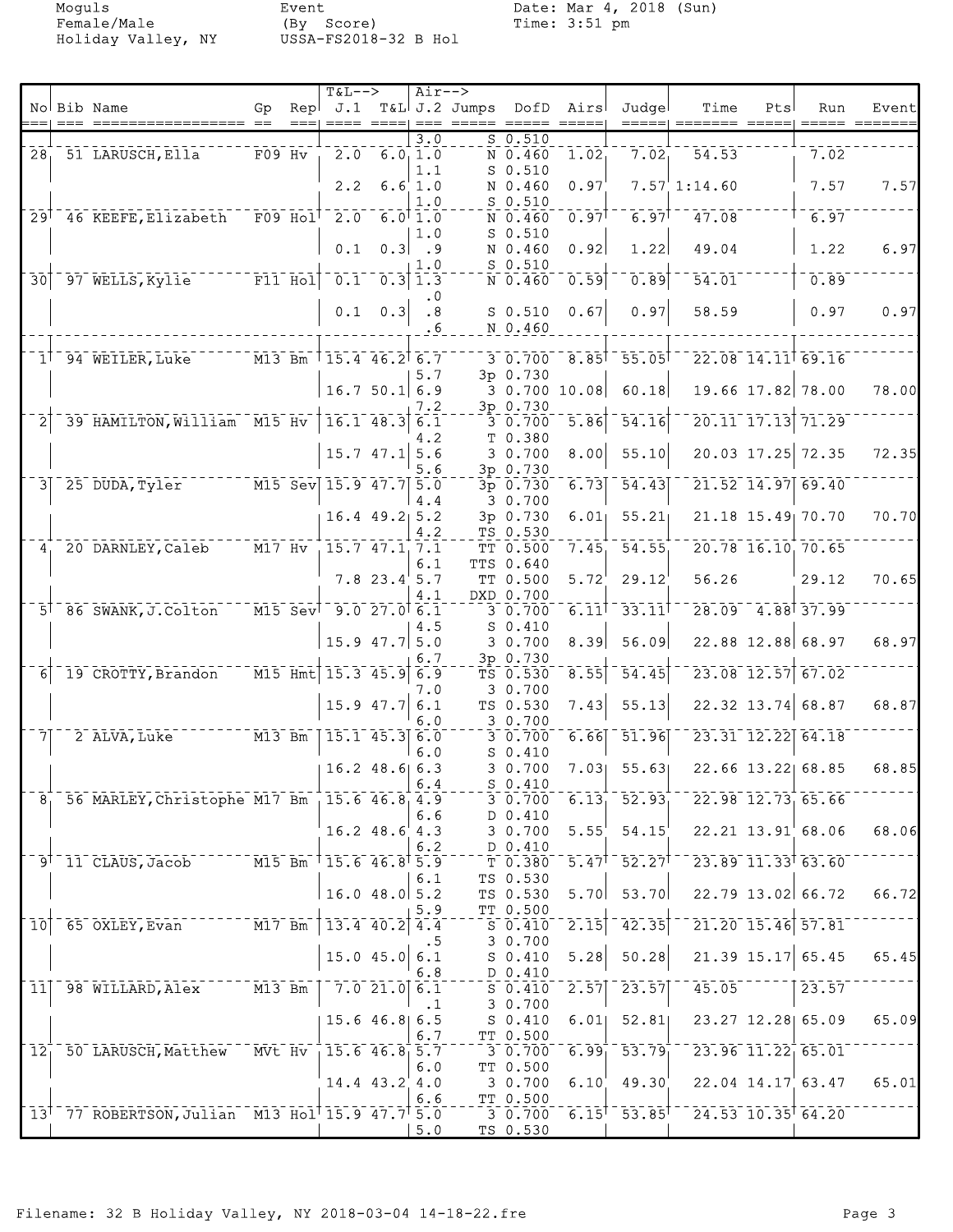Holiday Valley, NY

Moguls Event Date: Mar 4, 2018 (Sun)<br>Female/Male (By Score) Time: 3:51 pm Event<br>(By Score)<br>USSA-FS2018-32 B Hol

|                            |                                                 |                                  |                  | $T&L-->$                             |                     | $Air--$          |                 |                          |                              |                                                                                                                                                       |                                                                                                                     |     |                        |                                                                                                                |
|----------------------------|-------------------------------------------------|----------------------------------|------------------|--------------------------------------|---------------------|------------------|-----------------|--------------------------|------------------------------|-------------------------------------------------------------------------------------------------------------------------------------------------------|---------------------------------------------------------------------------------------------------------------------|-----|------------------------|----------------------------------------------------------------------------------------------------------------|
|                            | No Bib Name                                     | Gp                               | Rep <sub>1</sub> | J.1                                  |                     |                  | $T&L$ J.2 Jumps | DofD                     | Airs                         | Judgel                                                                                                                                                | Time                                                                                                                | Pts | Run                    | Event                                                                                                          |
|                            |                                                 |                                  | $==$             |                                      |                     | $=$ $=$ $=$      |                 |                          |                              |                                                                                                                                                       |                                                                                                                     |     |                        | $\qquad \qquad \doteq\qquad \qquad \qquad \doteq\qquad \qquad \qquad \qquad \doteq\qquad \qquad \qquad \qquad$ |
|                            |                                                 |                                  |                  |                                      | $15.4$ 46.2 6.7     | 3.0              |                 | 30.700<br>T 0.380        | 5.83                         | 52.03                                                                                                                                                 |                                                                                                                     |     | 23.70 11.62 63.65      | 64.20                                                                                                          |
| $\overline{14}$            | 15 COLLINS, Aidan                               |                                  |                  | M17 Buf 15.0 45.0 4.9                |                     |                  |                 | $3\overline{0.700}$      | 6.55                         | 51.55                                                                                                                                                 |                                                                                                                     |     | 24.13 10.96 62.51      |                                                                                                                |
|                            |                                                 |                                  |                  |                                      |                     | 5.9              |                 | TS 0.530                 |                              |                                                                                                                                                       |                                                                                                                     |     |                        |                                                                                                                |
|                            |                                                 |                                  |                  |                                      | $14.7$ $44.1$ $4.6$ |                  |                 | 30.700                   | 6.71                         | 50.81                                                                                                                                                 |                                                                                                                     |     | 22.98 12.73 63.54      | 63.54                                                                                                          |
|                            |                                                 |                                  |                  |                                      |                     | 6.6              |                 | ST 0.530                 |                              |                                                                                                                                                       |                                                                                                                     |     |                        |                                                                                                                |
| 15                         | 85 SPILLER, Max                                 | $M13$ Bm                         |                  |                                      | $15.1$ 45.3         | 5.6              |                 | D 0.410                  | 5.47                         | 50.77                                                                                                                                                 |                                                                                                                     |     | 24.10 11.01 61.78      |                                                                                                                |
|                            |                                                 |                                  |                  |                                      |                     | 6.0              |                 | TS 0.530                 |                              |                                                                                                                                                       |                                                                                                                     |     |                        |                                                                                                                |
|                            |                                                 |                                  |                  |                                      | $13.5$ 40.5 4.6     |                  |                 | DD 0.560                 | 5.06                         | 45.56                                                                                                                                                 |                                                                                                                     |     | 21.72 14.66 60.22      | 61.78                                                                                                          |
|                            |                                                 |                                  |                  |                                      |                     | 4.7              |                 | TS 0.530                 |                              |                                                                                                                                                       |                                                                                                                     |     |                        |                                                                                                                |
| 16                         | 78 ROBINSON, Jaden                              | $M15$ Bm                         |                  |                                      | $7.4$ 22.2 4.0      |                  |                 | $S$ 0.410                | 3.97                         | 26.17                                                                                                                                                 |                                                                                                                     |     | $28.39 - 4.42$ , 30.59 |                                                                                                                |
|                            |                                                 |                                  |                  |                                      |                     | 4.4              |                 | TS 0.530                 |                              |                                                                                                                                                       |                                                                                                                     |     |                        |                                                                                                                |
|                            |                                                 |                                  |                  |                                      | $14.0$ $42.0$ 6.8   |                  |                 | $S_0.410$                | 6.06                         | 48.06                                                                                                                                                 |                                                                                                                     |     | 23.78 11.50 59.56      | 59.56                                                                                                          |
|                            |                                                 |                                  |                  |                                      |                     | 6.2              |                 | TS 0.530                 |                              |                                                                                                                                                       |                                                                                                                     |     |                        |                                                                                                                |
|                            | 17 81 SCHAFFNER, Chad                           | $\overline{M15}$ $\overline{Hv}$ |                  |                                      | $15.1$ $45.3$ $4.2$ |                  |                 | TS 0.530                 | 3.74                         | 49.04                                                                                                                                                 |                                                                                                                     |     | 26.69 7.03 56.07       |                                                                                                                |
|                            |                                                 |                                  |                  |                                      | $15.0$ 45.0 5.0     | 4.0              |                 | T 0.380<br>TS 0.530      | 5.05                         | 50.05                                                                                                                                                 | 25.37                                                                                                               |     | $9.06$ 59.11           | 59.11                                                                                                          |
|                            |                                                 |                                  |                  |                                      |                     | 4.8              |                 | TT 0.500                 |                              |                                                                                                                                                       |                                                                                                                     |     |                        |                                                                                                                |
| $\overline{18}$            | 87 TYLER, Robert                                | $\overline{M15}$ Bm              |                  |                                      | 15.4 46.2           | 4.0              |                 | K 0.410                  | 3.86                         | 50.06                                                                                                                                                 | 25.61                                                                                                               |     | $8.69$ $58.75$         |                                                                                                                |
|                            |                                                 |                                  |                  |                                      |                     | 4.2              |                 | TS 0.530                 |                              |                                                                                                                                                       |                                                                                                                     |     |                        |                                                                                                                |
|                            |                                                 |                                  |                  |                                      | 14.4 43.2 2.1       |                  |                 | K 0.410                  | 2.98                         | 46.18                                                                                                                                                 |                                                                                                                     |     | 24.49 10.41 56.59      | 58.75                                                                                                          |
|                            |                                                 |                                  |                  |                                      |                     | 4.0              |                 | TS 0.530                 |                              |                                                                                                                                                       |                                                                                                                     |     |                        |                                                                                                                |
| 19                         | 79 ROCKENSUESS, Jude M17 Buf 15.3 45.9 5.0      |                                  |                  |                                      |                     |                  |                 | TS 0.530                 | 5.50                         | 51.40                                                                                                                                                 | 28.24                                                                                                               |     | $4.65$ 56.05           |                                                                                                                |
|                            |                                                 |                                  |                  |                                      |                     | 5.7              |                 | TT 0.500                 |                              |                                                                                                                                                       |                                                                                                                     |     |                        |                                                                                                                |
|                            |                                                 |                                  |                  |                                      | $15.2$ $45.6$ 6.0   |                  |                 | TS 0.530                 | 5.68                         | 51.28                                                                                                                                                 | 27.02                                                                                                               |     | 6.53 57.81             | 57.81                                                                                                          |
|                            |                                                 |                                  |                  |                                      |                     | 5.0              |                 | TT 0.500                 |                              |                                                                                                                                                       |                                                                                                                     |     |                        |                                                                                                                |
| $\overline{20}$            | 18 COURTNEY, Ryan                               |                                  |                  | M15 Buf 12.4 37.2 6.6                |                     |                  |                 | $S$ 0.410                | 4.18                         | 41.38                                                                                                                                                 | 27.16                                                                                                               |     | 6.31, 47.69            |                                                                                                                |
|                            |                                                 |                                  |                  |                                      |                     | 3.9              |                 | T 0.380                  |                              |                                                                                                                                                       |                                                                                                                     |     |                        |                                                                                                                |
|                            |                                                 |                                  |                  |                                      | 14.9 44.7 5.9       |                  |                 | $S_0.410$                | 3.39'                        | 48.09                                                                                                                                                 | 25.88                                                                                                               |     | 8.28'56.37             | 56.37                                                                                                          |
|                            |                                                 |                                  |                  |                                      |                     | 2.6              |                 | T 0.380                  |                              |                                                                                                                                                       |                                                                                                                     |     |                        |                                                                                                                |
| $21$ <sup>T</sup>          | 3 BALL, Colden                                  |                                  |                  | $17$ Buf <sup>1 -</sup> 7.9 23.7 7.0 |                     |                  |                 | TS 0.530                 | $\bar{5}.\bar{7}1^{\dagger}$ | 29.41                                                                                                                                                 | 48.33                                                                                                               |     | 29.41                  |                                                                                                                |
|                            |                                                 |                                  |                  |                                      |                     | 4.9              |                 | $S_0.410$                |                              |                                                                                                                                                       |                                                                                                                     |     |                        |                                                                                                                |
|                            |                                                 |                                  |                  |                                      | $15.1$ 45.3 5.0     |                  |                 | TS 0.530<br>S 0.410      | 4.70                         | 50.00                                                                                                                                                 | 27.30                                                                                                               |     | 6.10 56.10             | 56.10                                                                                                          |
| $\overline{2}\overline{2}$ | 83 SOCHA, Bennett                               | $M13$ Hv                         |                  |                                      | $0.1 - 0.3$         | 5.0<br>$\cdot$ 1 |                 | $3 - 0.700$              | 0.07                         | 0.37                                                                                                                                                  | (none)                                                                                                              |     | 0.37                   |                                                                                                                |
|                            |                                                 |                                  |                  |                                      |                     | . 0              |                 |                          |                              |                                                                                                                                                       |                                                                                                                     |     |                        |                                                                                                                |
|                            |                                                 |                                  |                  |                                      | $12.7$ 38.1 4.3     |                  |                 | D 0.410                  | 4.63                         | 42.73                                                                                                                                                 |                                                                                                                     |     | $22.73$ 13.11 55.84    | 55.84                                                                                                          |
|                            |                                                 |                                  |                  |                                      |                     | 7.0              |                 | $S_0.410$                |                              |                                                                                                                                                       |                                                                                                                     |     |                        |                                                                                                                |
| $\overline{23}$            | 14 COLLINS, Liam M17 Buf 12.8 38.4 4.4          |                                  |                  |                                      |                     |                  |                 | SX 0.560                 | $\overline{5.33}$            | 43.73                                                                                                                                                 |                                                                                                                     |     | 24.50 10.39 54.12      |                                                                                                                |
|                            |                                                 |                                  |                  |                                      |                     | 4.1              |                 | 3 0.700                  |                              |                                                                                                                                                       |                                                                                                                     |     |                        |                                                                                                                |
|                            |                                                 |                                  |                  | 0.1                                  |                     | $0.3$ 4.2        |                 | TS 0.530                 | 2.26                         | 2.56                                                                                                                                                  | 38.79                                                                                                               |     | 2.56                   | 54.12                                                                                                          |
|                            |                                                 |                                  |                  |                                      |                     |                  |                 | $S_0.410$                |                              |                                                                                                                                                       |                                                                                                                     |     |                        |                                                                                                                |
| 24 <sub>1</sub>            | 53 MANGANO, Michael M15 Buf 5.0 15.0 4.1        |                                  |                  |                                      |                     |                  |                 | $S_0.410$                | 3.32 <sub>1</sub>            |                                                                                                                                                       | 18.32, 1:07.22                                                                                                      |     | 18.32                  |                                                                                                                |
|                            |                                                 |                                  |                  |                                      |                     | 4.0              |                 | X 0.410                  |                              |                                                                                                                                                       |                                                                                                                     |     |                        |                                                                                                                |
|                            |                                                 |                                  |                  |                                      | $14.0$ $42.0$ 5.6   |                  |                 | $S$ $0.410$              | 4.09                         | 46.09                                                                                                                                                 | 26.30 7.63 53.72                                                                                                    |     |                        | 53.72                                                                                                          |
|                            |                                                 |                                  |                  |                                      |                     | 4.4              |                 | X 0.410                  |                              |                                                                                                                                                       |                                                                                                                     |     |                        |                                                                                                                |
|                            | 25 36 GLOGOWSKI, Aidan M15 Buf 13.8 41.4 5.7    |                                  |                  |                                      |                     |                  |                 | X 0.410                  |                              |                                                                                                                                                       | $5.51$ <sup>†</sup> 46.91 <sup>† - 27.63 5.59† 52.50</sup>                                                          |     |                        |                                                                                                                |
|                            |                                                 |                                  |                  |                                      |                     | 6.0              |                 | TS 0.530                 |                              | 40.99                                                                                                                                                 |                                                                                                                     |     | $24.33$ 10.65 51.64    | 52.50                                                                                                          |
|                            |                                                 |                                  |                  |                                      | $12.8$ 38.4 4.4     |                  |                 | X 0.410                  | 2.59                         |                                                                                                                                                       |                                                                                                                     |     |                        |                                                                                                                |
| $\overline{26}$            | 88 TYLER, Cal M13 Bm                            |                                  |                  |                                      | $14.2$ $42.6$ 6.3   | 2.1              |                 | $T_{0.380}$<br>$S$ 0.410 | 4.58                         | 47.18                                                                                                                                                 | $-27.92 - 5.14$ 52.32                                                                                               |     |                        |                                                                                                                |
|                            |                                                 |                                  |                  |                                      |                     | 4.9              |                 | D 0.410                  |                              |                                                                                                                                                       |                                                                                                                     |     |                        |                                                                                                                |
|                            |                                                 |                                  |                  |                                      | 9.428.24.2          |                  |                 | S 0.410                  | 3.72                         | 31.92                                                                                                                                                 |                                                                                                                     |     | $26.32$ 7.60 39.52     | 52.32                                                                                                          |
|                            |                                                 |                                  |                  |                                      |                     | 4.9              |                 | $D_0.410$                |                              |                                                                                                                                                       |                                                                                                                     |     |                        |                                                                                                                |
| 27                         | 63 MCGUIRE, Bryan M15 Bm                        |                                  |                  |                                      | 9.729.16.3          |                  |                 | T 0.380                  | 4.89                         | 33.99                                                                                                                                                 |                                                                                                                     |     | 26.33 7.58 41.57       |                                                                                                                |
|                            |                                                 |                                  |                  |                                      |                     | 6.1              |                 | $S_0.410$                |                              |                                                                                                                                                       |                                                                                                                     |     |                        |                                                                                                                |
|                            |                                                 |                                  |                  |                                      | $12.4$ 37.2 5.3     |                  |                 | T 0.380                  | 4.51                         | 41.71                                                                                                                                                 | 25.75 8.47 50.18                                                                                                    |     |                        | 50.18                                                                                                          |
|                            |                                                 |                                  |                  |                                      |                     | 6.1              |                 | $S_0.410$                |                              |                                                                                                                                                       |                                                                                                                     |     |                        |                                                                                                                |
|                            | 28 22 DIFRANCESCO, Vince M11 Hol 11.0 33.0 6.1  |                                  |                  |                                      |                     |                  |                 |                          |                              | $\bar{3}$ $\bar{0}$ $\bar{7}$ $\bar{0}$ $\bar{0}$ $\bar{7}$ $\bar{7}$ $\bar{1}$ $\bar{4}$ $\bar{1}$ $\bar{4}$ $\bar{0}$ $\bar{1}$ $\bar{4}$ $\bar{1}$ | $26.25 - 7.71$ <sub>1</sub> 47.85                                                                                   |     |                        |                                                                                                                |
|                            |                                                 |                                  |                  |                                      |                     | 7.0              |                 | $S_0.410$                |                              |                                                                                                                                                       |                                                                                                                     |     |                        |                                                                                                                |
|                            |                                                 |                                  |                  |                                      | 4.8 14.4            | $\cdot$ 4        |                 | 30.700                   | 2.98                         | 17.38                                                                                                                                                 |                                                                                                                     |     | $27.63$ $5.59$ 22.97   | 47.85                                                                                                          |
|                            |                                                 |                                  |                  |                                      |                     | 6.6              |                 | $S_0.410$                |                              |                                                                                                                                                       |                                                                                                                     |     |                        |                                                                                                                |
|                            | 29 150 VANDER PLOEG, Madd M13 Hol 12.4 37.2 4.0 |                                  |                  |                                      |                     |                  |                 |                          |                              |                                                                                                                                                       | $T$ 0.380 3.52 <sup><math>+</math></sup> 40.72 <sup><math>+</math></sup> 26.92 6.68 <sup><math>+</math></sup> 47.40 |     |                        |                                                                                                                |
|                            |                                                 |                                  |                  |                                      |                     | 4.9              |                 | <u>s 0.410</u>           |                              |                                                                                                                                                       |                                                                                                                     |     |                        |                                                                                                                |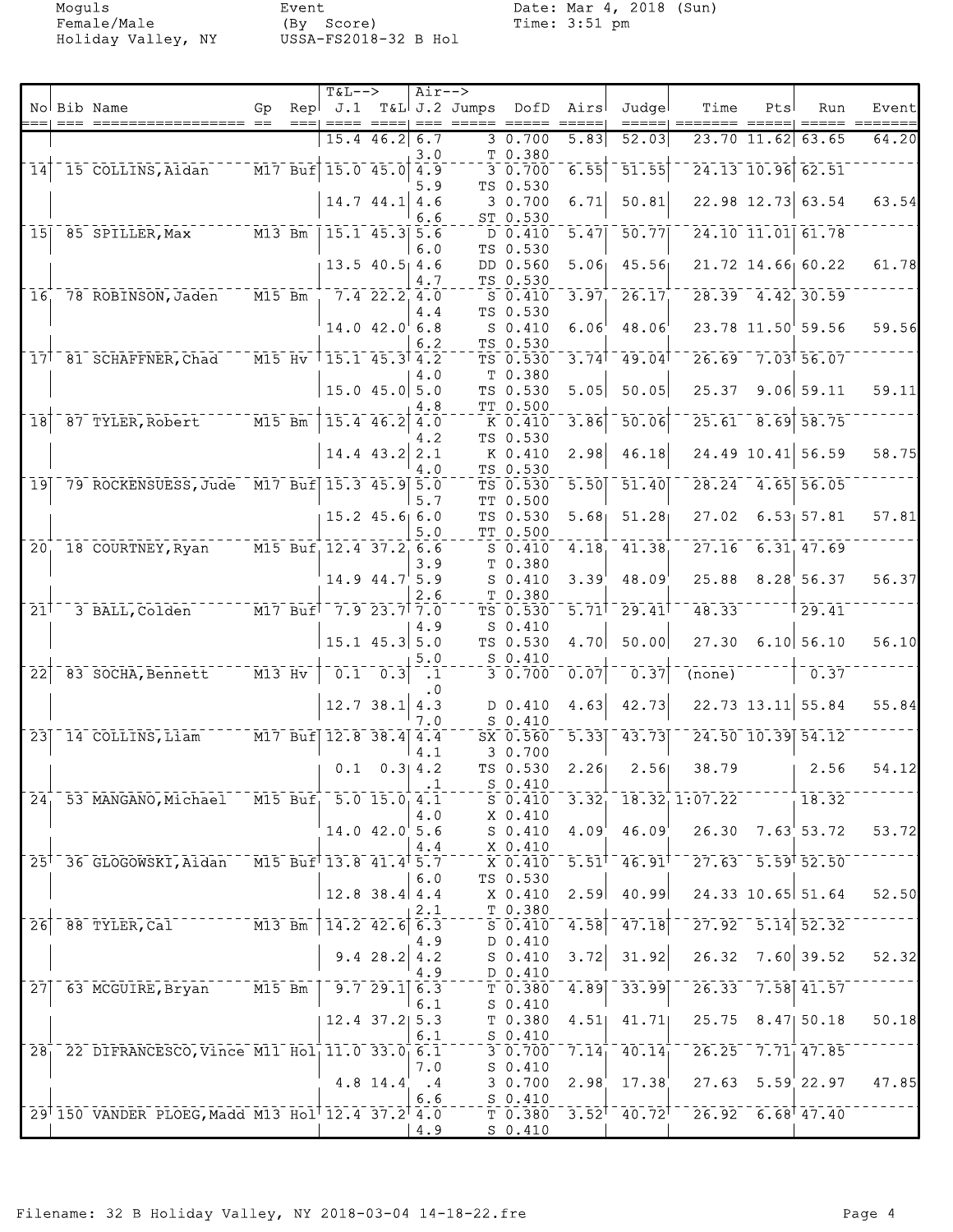Moguls Event Date: Mar 4, 2018 (Sun)<br>Female/Male (By Score) Time: 3:51 pm Female/Male (By Score) Time: 3:51 pm Holiday Valley, NY USSA-FS2018-32 B Hol

|                 |       |                                                                                     |                                                 |      | <b>T&amp;L--&gt;</b>                        |                           | Air-->     |                     |                               |                                |                                          |                      |      |                        |                                      |
|-----------------|-------|-------------------------------------------------------------------------------------|-------------------------------------------------|------|---------------------------------------------|---------------------------|------------|---------------------|-------------------------------|--------------------------------|------------------------------------------|----------------------|------|------------------------|--------------------------------------|
|                 | $===$ | No Bib Name                                                                         | Gp<br>$=$                                       | Repl | $====$                                      |                           |            | $J.1$ T&L J.2 Jumps | DofD                          | Airs                           | Judgel                                   | Time                 | Pts  | Run                    | Event<br>$=$ $=$ $=$ $=$ $=$ $=$ $=$ |
|                 |       |                                                                                     |                                                 |      |                                             | 6.920.7                   | 6.5        |                     | TS 0.530                      | 5.83                           | 26.53                                    | 29.78                | 2.29 | 28.82                  | 47.40                                |
|                 |       |                                                                                     |                                                 |      |                                             |                           | 6.3        |                     | T 0.380                       |                                |                                          |                      |      |                        |                                      |
| $\overline{30}$ |       | 72 PIRAIN, Reese                                                                    |                                                 |      | $\overline{M11}$ Sev $\overline{12.0}$ 36.0 |                           | 4.0        |                     | $S$ 0.410                     | 2.87                           | 38.87                                    | 30.30                |      | $1.49$ 40.36           |                                      |
|                 |       |                                                                                     |                                                 |      |                                             | 13.4 40.2                 | 3.0<br>4.0 |                     | K 0.410<br>$S_0.410$          | 3.15                           | 43.35                                    | 29.07                |      | $3.38$ 46.73           | 46.73                                |
|                 |       |                                                                                     |                                                 |      |                                             |                           | 3.7        |                     | D 0.410                       |                                |                                          |                      |      |                        |                                      |
| 31              |       | 32 FERRINO, Samuel                                                                  |                                                 |      | $M15$ Buf $12.5$ 37.5                       |                           | 5.0        |                     | T 0.380                       | 3.90                           | 41.40                                    | 29.55                |      | $2.64$ 44.04           |                                      |
|                 |       |                                                                                     |                                                 |      |                                             |                           | 4.9        |                     | $X_0.410$                     |                                |                                          |                      |      |                        |                                      |
|                 |       |                                                                                     |                                                 |      |                                             | $9.2$ 27.6 6.3            | 5.8        |                     | T 0.380<br>$X$ 0.410          | 4.76                           | 32.36                                    | 27.84                |      | $5.27$ 37.63           | 44.04                                |
| 32 <sub>1</sub> |       | 68 PERRY, Liam                                                                      | $--- \overline{M17} \overline{Hv}$              |      |                                             | $10.4$ 31.2 4.4           |            |                     | T 0.380                       | 4.16                           | 35.36                                    |                      |      | $25.90$ $8.24$ $43.60$ |                                      |
|                 |       |                                                                                     |                                                 |      |                                             |                           | 4.7        |                     | TS 0.530                      |                                |                                          |                      |      |                        |                                      |
|                 |       |                                                                                     |                                                 |      |                                             | $3.7$ $11.1$ $4.6$        |            |                     | $S_0.410$                     | 3.62                           | 14.72                                    | 27.17                |      | $6.30^{+}$ 21.02       | 43.60                                |
|                 |       | 33 <sup>1</sup> 44 JELOVICH, Connor M13 Sev <sup>1</sup> 13.2 39.6 <sup>1</sup> 4.1 |                                                 |      |                                             |                           | 4.6        |                     | T 0.380                       | $2.40$ <sup>T</sup>            | 42.00                                    | 32.71                |      | 42.00                  |                                      |
|                 |       |                                                                                     |                                                 |      |                                             |                           | 2.0        |                     | $S_0.410$<br>N 0.360          |                                |                                          |                      |      |                        |                                      |
|                 |       |                                                                                     |                                                 |      |                                             | 8.926.74.3                |            |                     | $S_0.410$                     | 3.19                           | 29.89                                    | 32.70                |      | 29.89                  | 42.00                                |
|                 |       |                                                                                     |                                                 |      |                                             |                           | 3.5        |                     | D 0.410                       |                                |                                          |                      |      |                        |                                      |
| $\overline{34}$ |       | 67 PENSON, Nathan                                                                   | $M11$ Hv                                        |      |                                             | $\overline{12.0}$ 36.0    | 1.7        |                     | N 0.360                       | 2.25                           | 38.25                                    | 30.87                |      | $0.62$ 38.87           |                                      |
|                 |       |                                                                                     |                                                 |      |                                             | $11.4$ 34.2               | 4.0<br>1.9 |                     | $S$ 0.410<br>N 0.360          | 1.58                           | 35.78                                    | 29.36                |      | $2.93$ 38.71           | 38.87                                |
|                 |       |                                                                                     |                                                 |      |                                             |                           | 2.2        |                     | $S_0.410$                     |                                |                                          |                      |      |                        |                                      |
| 35              |       | 71 PERRY, Julian M19 Hv                                                             |                                                 |      |                                             | $\overline{5.4}$ 16.2 4.2 |            |                     | T0.380                        | 3.27                           | 19.47                                    | 38.46                |      | 19.47                  |                                      |
|                 |       |                                                                                     |                                                 |      |                                             |                           | 4.1        |                     | $S_0.410$                     |                                |                                          | 31.09                |      | $0.28$ 37.90           | 37.90                                |
|                 |       |                                                                                     |                                                 |      |                                             | $11.1$ 33.3 6.0           | 4.9        |                     | $S_0.410$<br>T 0.380          | 4.32                           | 37.62                                    |                      |      |                        |                                      |
| 36 <sub>1</sub> |       | 61 MCDONALD, Tiller                                                                 |                                                 |      | M15 Buf 10.4 31.2 4.0                       |                           |            |                     | $S_0.410$                     | 3.12                           | $\overline{34.32}$                       | 38.07                |      | 34.32                  |                                      |
|                 |       |                                                                                     |                                                 |      |                                             |                           | 3.9        |                     | T 0.380                       |                                |                                          |                      |      |                        |                                      |
|                 |       |                                                                                     |                                                 |      |                                             | $11.4$ $34.2$ $4.2$       | 1.8        |                     | $S_0.410$<br>T 0.380          | 2.40                           | 36.60                                    | 35.58                |      | 36.60                  | 36.60                                |
|                 |       | 37 <sup>1-74</sup> PLUMMER, Nolan                                                   |                                                 |      | $-$ M13 Sev 10.5 31.5 6.3                   |                           |            |                     | $S_0.410$                     | $4.91$ <sup>T</sup>            | 36.41                                    | 35.03                |      | 36.41                  |                                      |
|                 |       |                                                                                     |                                                 |      |                                             |                           | 5.7        |                     | D 0.410                       |                                |                                          |                      |      |                        |                                      |
|                 |       |                                                                                     |                                                 |      |                                             | 6.920.7                   | 6.1        |                     | $S_0.410$                     | 4.96                           | 25.66                                    | 34.28                |      | 25.66                  | 36.41                                |
| $\overline{38}$ |       | 45 KAVALEC, Jacob                                                                   | $\overline{M15}$ Bos                            |      |                                             | $7.5$ 22.5                | 6.0<br>3.9 |                     | D 0.410<br>$S$ 0.410          | 1.66                           | 24.16                                    | 31.33                |      | 24.16                  |                                      |
|                 |       |                                                                                     |                                                 |      |                                             |                           | $\cdot$ 1  |                     | 3 0.700                       |                                |                                          |                      |      |                        |                                      |
|                 |       |                                                                                     |                                                 |      |                                             | 6.0 18.0                  | 4.4        |                     | $S_0.410$                     | 2.56                           | 20.56                                    |                      |      | 24.69 10.10 30.66      | 30.66                                |
|                 |       | 39 127 YOUNG, Noah M13 Buf                                                          |                                                 |      |                                             | $4.8$ 14.4                | 2.0<br>1.0 |                     | T 0.380<br>$N$ 0.360          | 0.36                           | 14.76                                    | 40.16                |      | 14.76                  |                                      |
|                 |       |                                                                                     |                                                 |      |                                             |                           | $\cdot$ 0  |                     |                               |                                |                                          |                      |      |                        |                                      |
|                 |       |                                                                                     |                                                 |      |                                             | $9.8$ 29.4 1.0            |            |                     | N 0.360                       | 0.64                           | 30.04                                    | 36.33                |      | 30.04                  | 30.04                                |
|                 |       |                                                                                     |                                                 |      |                                             |                           |            |                     | $S_0.410$                     |                                |                                          |                      |      |                        |                                      |
|                 |       | 40, 33 FITZGERALD, Connor M13 Hol, 9.4 28.2, 2.1                                    |                                                 |      |                                             |                           | 2.1        |                     | $S_0.410$<br>N 0.360          | 1.61                           | 29.81                                    | 33.40                |      | 29.81                  |                                      |
|                 |       |                                                                                     |                                                 |      |                                             | 8.024.02.0                |            |                     | $N$ 0.360 1.54                |                                | 25.54                                    | 34.30                |      | 25.54                  | 29.81                                |
|                 |       |                                                                                     |                                                 |      |                                             |                           | 2.0        |                     | $S_0.410$                     |                                |                                          |                      |      |                        |                                      |
|                 |       | 41 <sup>+</sup> 90 VANDERWEL, Jared                                                 | $\overline{M11}$ Hv                             |      |                                             | $9.0$ $27.0$ $2.0$        |            |                     | $S_0.410$                     |                                | $1.06$ <sup>+</sup> $28.06$ <sup>†</sup> |                      |      | $30.62 - 1.00$ $29.06$ |                                      |
|                 |       |                                                                                     |                                                 |      | 1.4                                         | 4.2                       | . 6<br>2.0 |                     | D 0.410<br>$S$ 0.410          | 1.35                           | 5.55                                     | 32.68                |      | 5.55                   | 29.06                                |
|                 |       |                                                                                     |                                                 |      |                                             |                           | 1.0        |                     | $G$ 0.530                     |                                |                                          |                      |      |                        |                                      |
| 42              |       | 43 JACKS, Spencer                                                                   | $M11$ $Hv$                                      |      |                                             | $8.5$ 25.5                | 3.9        |                     | $S_0.410$                     | 3.26                           | 28.76                                    | $31.77$ <sup>-</sup> |      | 28.76                  |                                      |
|                 |       |                                                                                     |                                                 |      | 0.1                                         | 0.3                       | 4.4<br>2.1 |                     | T 0.380<br>S <sub>0.410</sub> | 1.56                           | 1.86                                     | 36.89                |      | 1.86                   | 28.76                                |
|                 |       |                                                                                     |                                                 |      |                                             |                           | 1.0        |                     | 3 0.700                       |                                |                                          |                      |      |                        |                                      |
| 431             |       | 23 DONNELLY, Ronan                                                                  | $M13$ Hv                                        |      |                                             | $7.4$ 22.2                | 3.9        |                     | $S$ 0.410                     | 5.58                           | $\overline{27.78}$                       | 32.22                |      | 27.78                  |                                      |
|                 |       |                                                                                     |                                                 |      |                                             |                           | 5.7        |                     | 30.700                        |                                |                                          |                      |      |                        |                                      |
|                 |       |                                                                                     |                                                 |      |                                             | $3.0$ $9.0$ $5.0$         | 2.6        |                     | $S_0.410$<br>3 0.700          | 3.87                           | 12.87                                    | 30.50                |      | 1.18 14.05             | 27.78                                |
| 44 <sub>1</sub> |       | 38 HACKER, Cayden                                                                   | $ \overline{M07}$ $\overline{Hm}$ t             |      |                                             | 8.625.811.1               |            |                     | N 0.360                       | 0.84                           | 26.64                                    | 44.83                |      | 26.64                  |                                      |
|                 |       |                                                                                     |                                                 |      |                                             |                           | 1.1        |                     | $S_0.410$                     |                                |                                          |                      |      |                        |                                      |
|                 |       |                                                                                     |                                                 |      |                                             | $0.1 \quad 0.3 \quad 4.0$ | 2.0        |                     | $S_0.410$<br>N 0.360          | 2.36                           | 2.66                                     | 55.99                |      | 2.66                   | 26.64                                |
|                 |       | 45 <sup>1</sup> 99 WOODROW, Colin                                                   | $ \overline{M15}$ $\overline{Hm}t$ <sup>T</sup> |      |                                             | 7.021.04.7                |            |                     | $S$ $0.410$                   | $\overline{5.15}$ <sup>T</sup> | $26.15$ <sup>T</sup>                     | $-7.3.97$            |      | 26.15                  |                                      |
|                 |       |                                                                                     |                                                 |      |                                             |                           | 6.1        |                     | TS 0.530                      |                                |                                          |                      |      |                        |                                      |